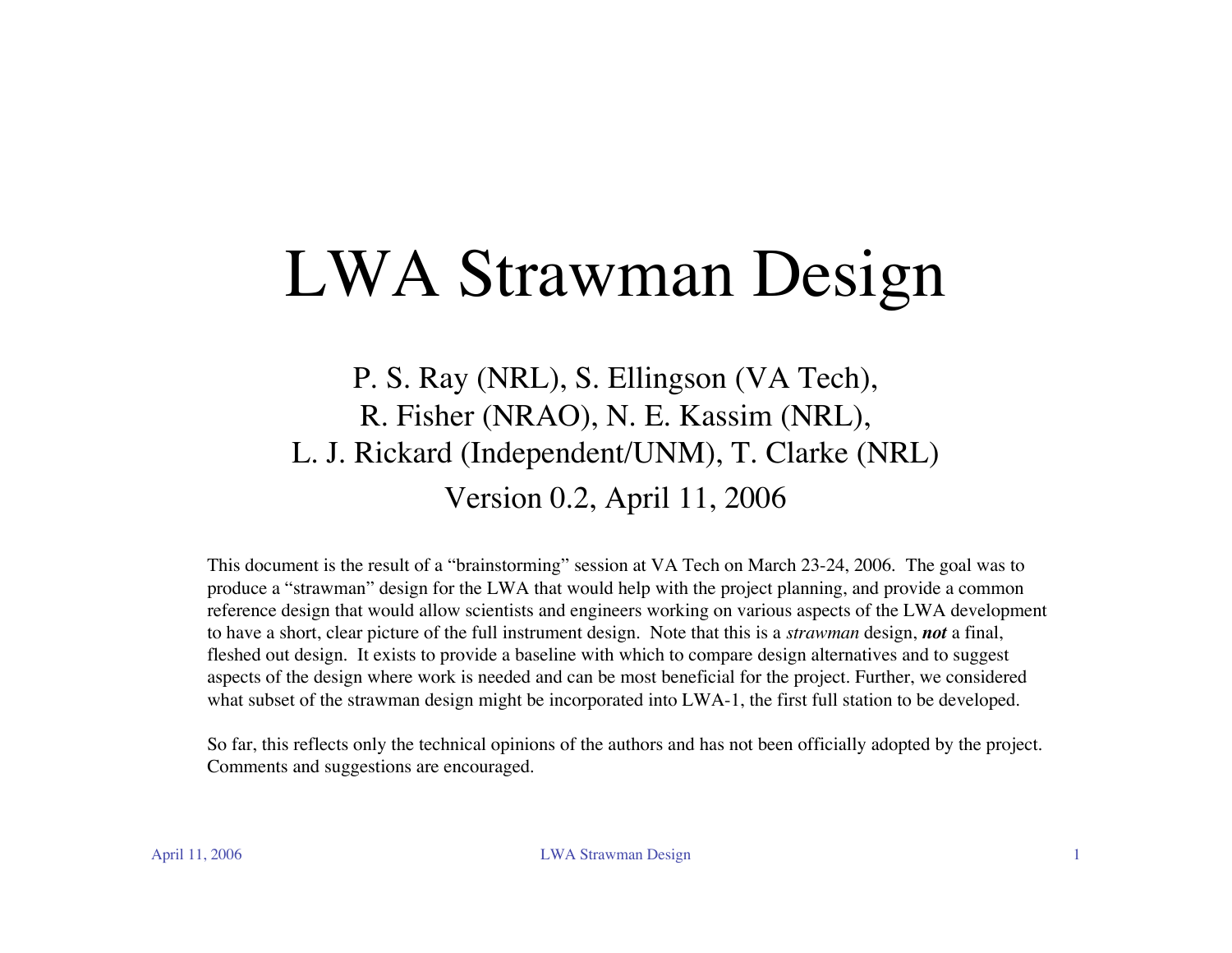# Aspects Not Yet Included

- Array configuration
	- We assume  $\sim$  52 stations of 256 dipoles each. However, a plan for the final array configuration as well as the order of station construction is clearly critical, and competing factors must be included in the analysis including: spatial sampling of ionosphere, u-v coverage, fiber access, scientific usefulness if funding ends before all stations are completed, enabling early tests of calibration on long baselines, etc...
- Ionospheric calibration
- Wide field imaging performance
- Post correlation processing and data storage
- Mechanical designs (lifetime, manufacturability)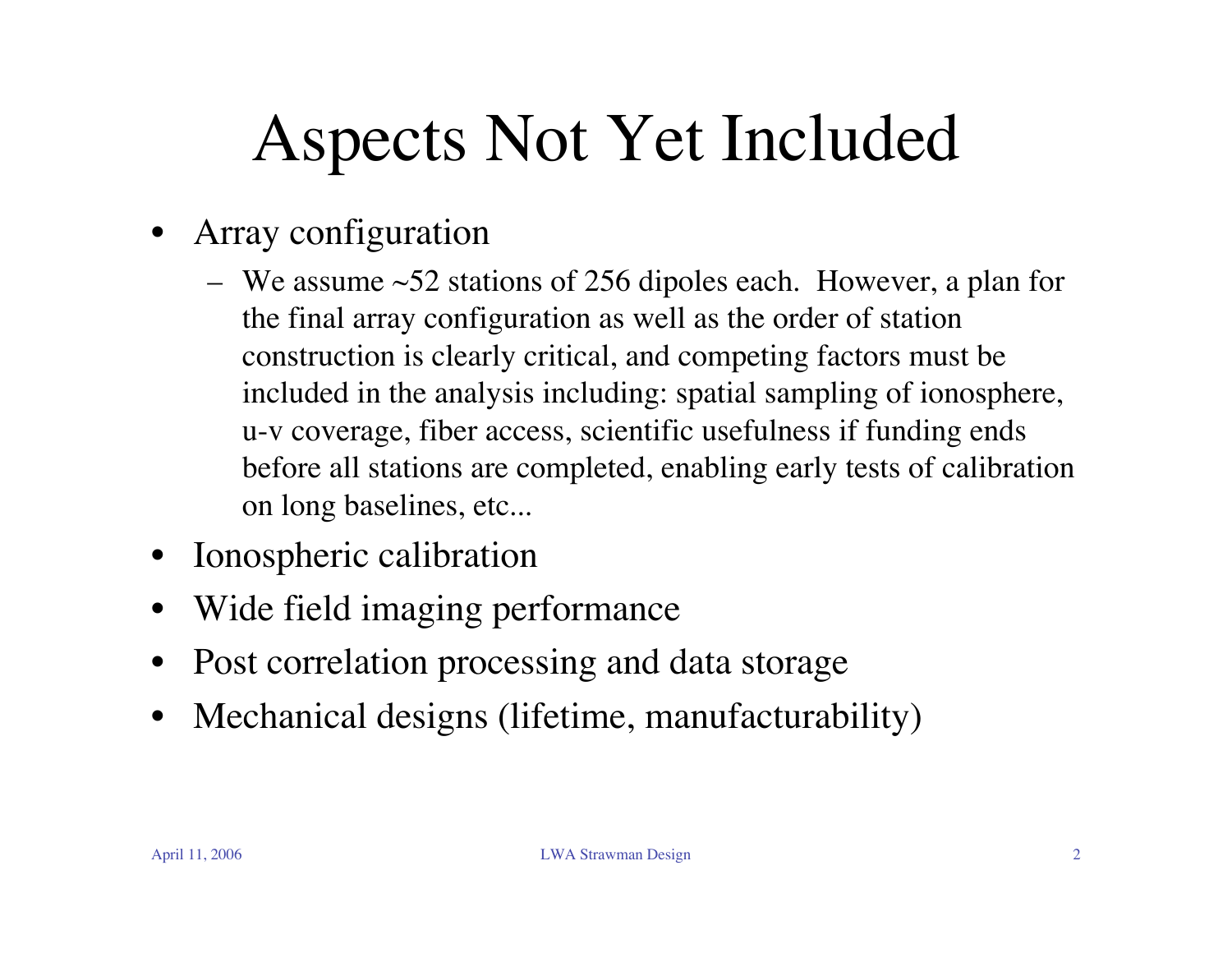#### Antenna & Station





- Baseline "big blade" antenna on pyramidal mount (mastless PVC pipe)<sup> $x(m)$ </sup>
	- Usable, but small improvements could yield big benefits
	- Question: How will it be secured to the ground?
	- Key issue is **manufacturability**
	- Build one here, and start durability tests NOW!
- Assume 256 "stands" in Emil's optimal station config
	- *Nomenclature*: Each "stand" supports two "dipoles"
- Improvements to consider
	- Ground screen
	- Impedance match improvements
	- **Survivability**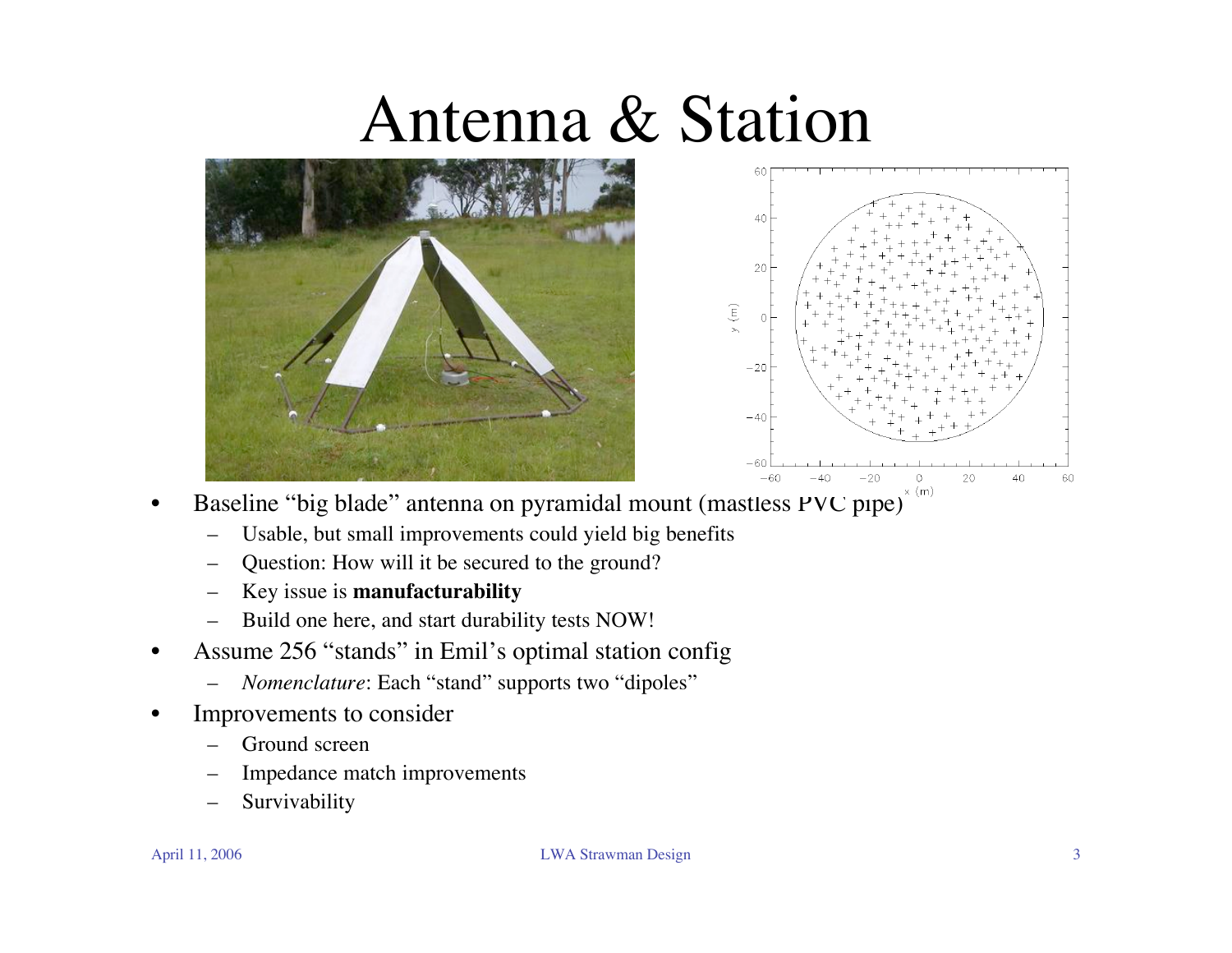# Critical Antenna Issues

- Mutual coupling
	- Start simulations
	- Tests needed soon with small numbers of antennas (1, 2, 9, …)
		- Measure S-parameters as antennas are added
		- Use as feedback to simulation
- COST & MANUFACTURABILITY!
- ACCURATE antenna pattern measurement  $(\sim 5\%)$
- Accurate sky noise measurements
	- Move beyond 1 dB measurements (requires digital receiver and serious data analysis)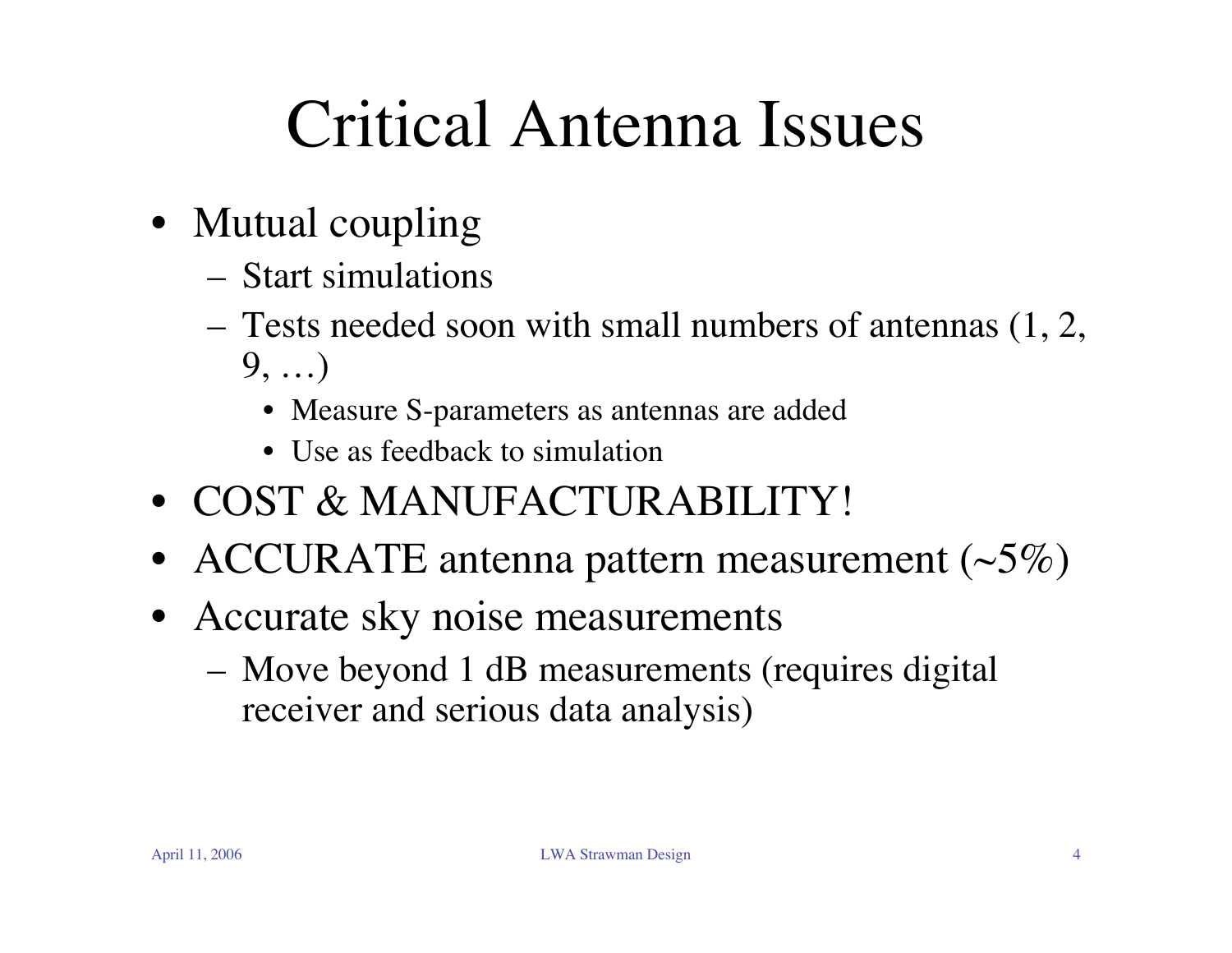#### Front End Electronics (at antenna)



- Should be on single board in enclosure
- Bandpass Filter (BPF) should be cheap discrete components
- Baseline balun is Hicks' design based on GALI-74
- Powered by bias-T (unless this admits RFI)
	- Test RFI from bias-T on LWDA, consider bias-T improvements or separate power
- Improvements to work on:
	- Lower balun  $T_{\text{eff}}$  to a goal of 170K
	- Lower cost of design (cheaper transformer, etc.)
	- Revisit input impedance for mutual coupling mitigation and better match to antenna
	- Output impedance match to cable
	- Packaging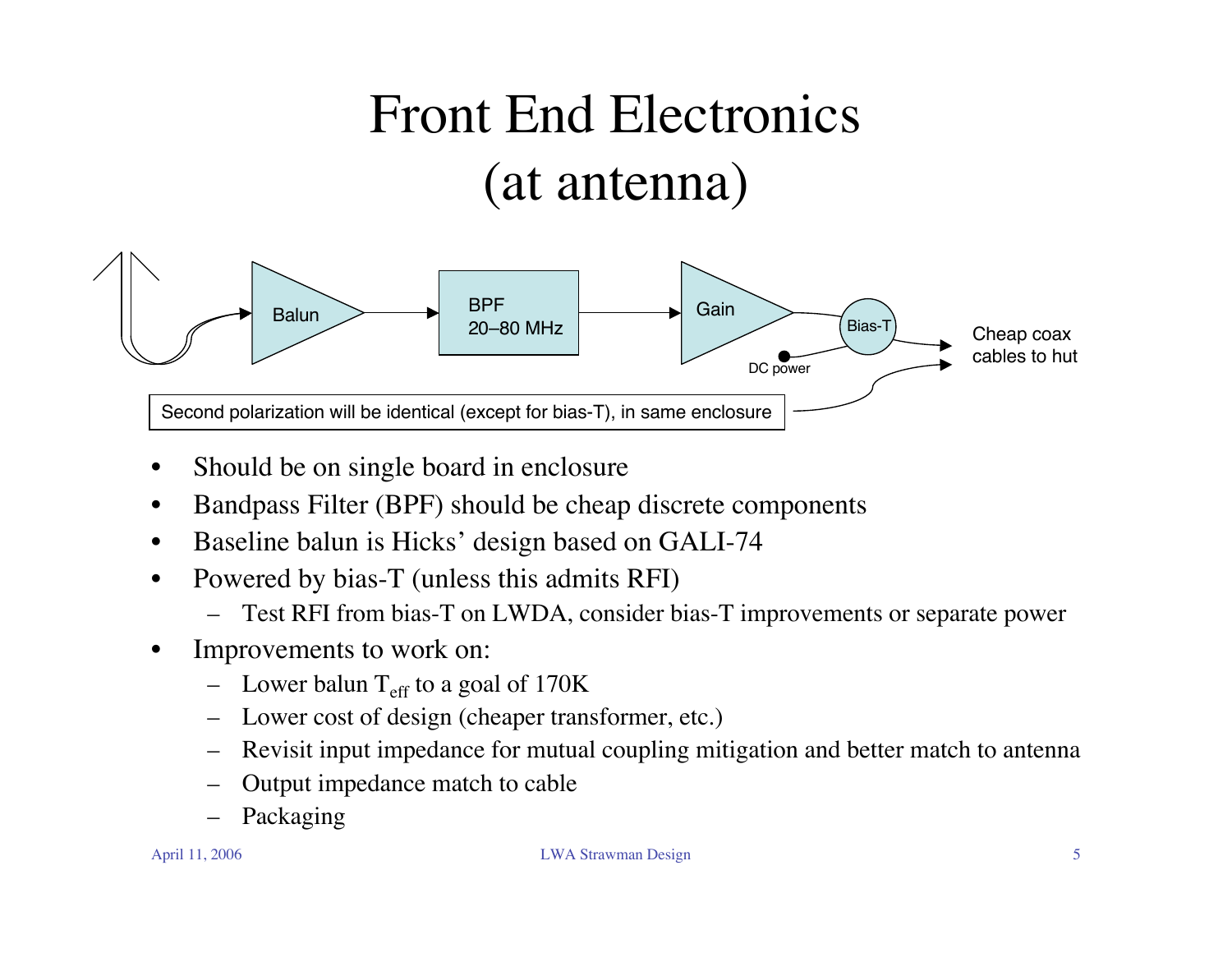#### RFI Issues to Consider

- RFI understanding is critical to receiver design (linearity and ADC dynamic range)
- Watch out for digital TV and BBPL
	- Need monitoring of current levels at range of candidate sites around NM
	- Want to know SOON when stations go digital
	- FCC Database: http://www.fcc.gov/fcc-bin/audio/tvq.html
- Time-domain Monte Carlo simulation of intermod products in the receiver based on real measured levels will be important for receiver design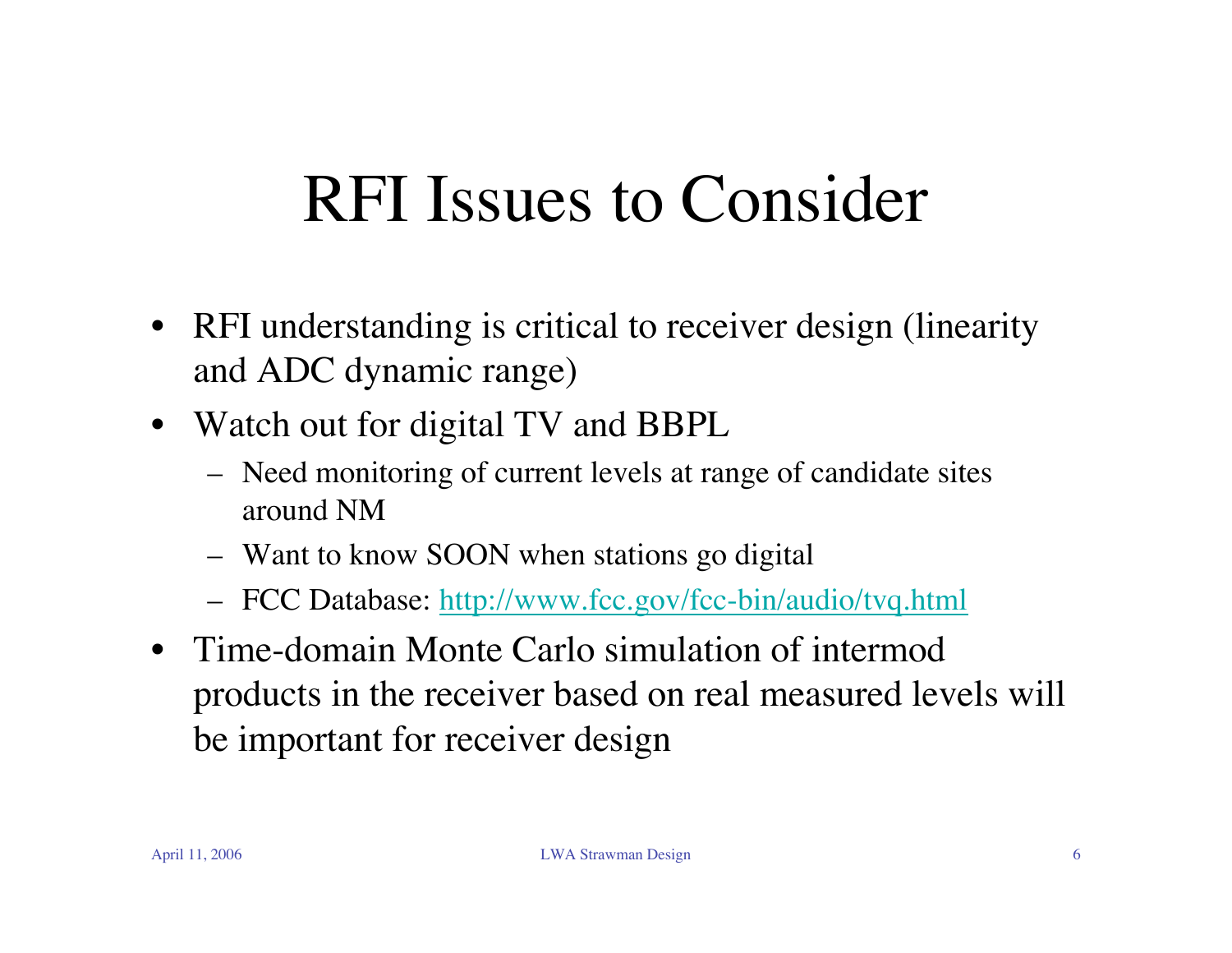#### Physical Overview of Station Electronics

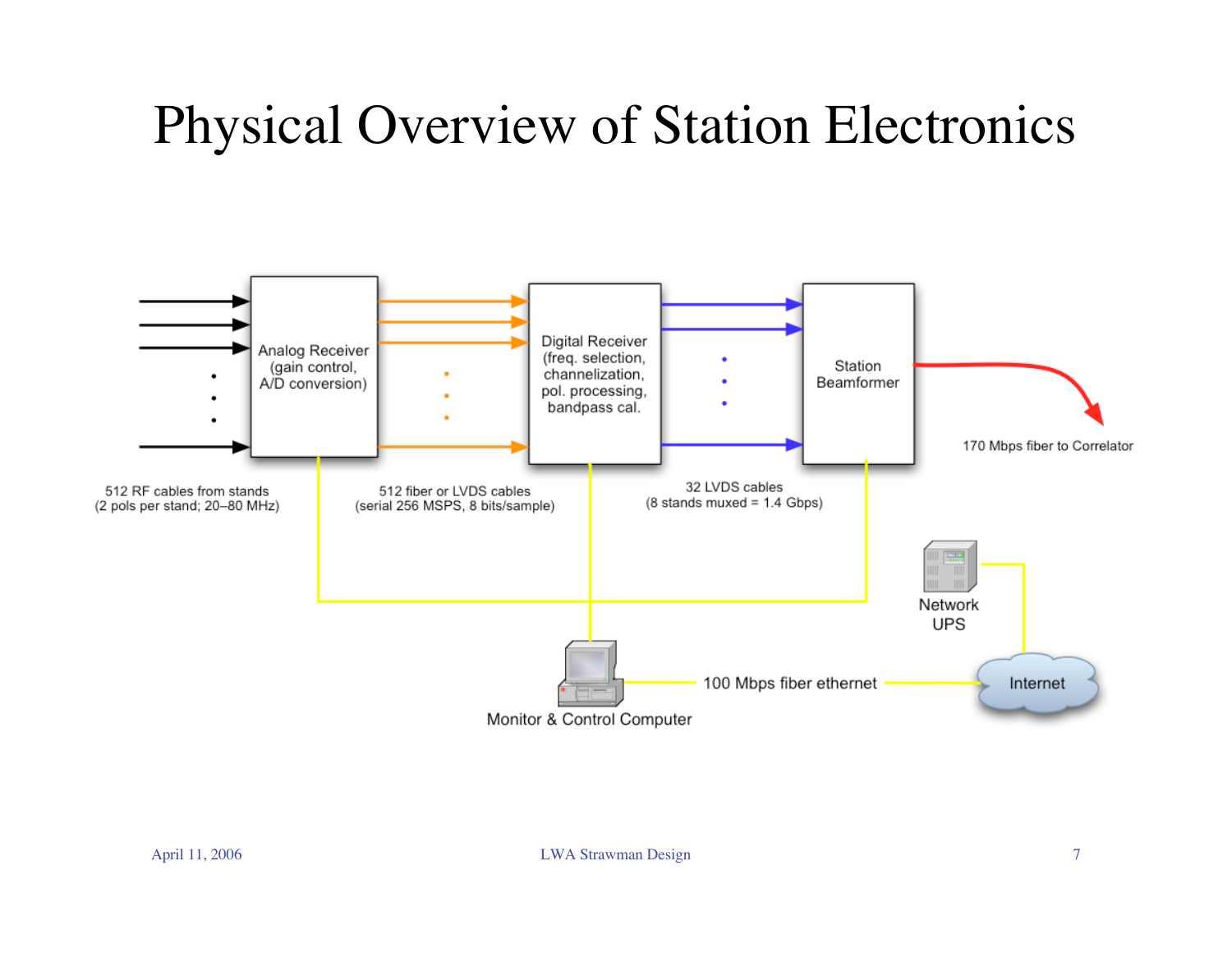

- Single good enclosure with compartments for several  $(8?)$  receivers
	- Separates analog receiver from digital electronics
	- Fiber connection would be preferable for RFI reasons, but may be too expensive (needs study)
- Strawman ADC is 8-bit flash at 256 MSPS
	- Flash architecture is safest for quantizing noise in low-order bits
	- 8 bits should be sufficient given VLA site RFI levels, but more would be safer
- Issues to explore
	- Can we get more ADC bits without introducing worse SFDR performance?
	- Test candidate ADCs with real input, before choosing a part to use
		- Data sheet SFDR doesn't reflect our needs accurately
	- Should make "gold standard" analog chain (\$\$\$) for use in testing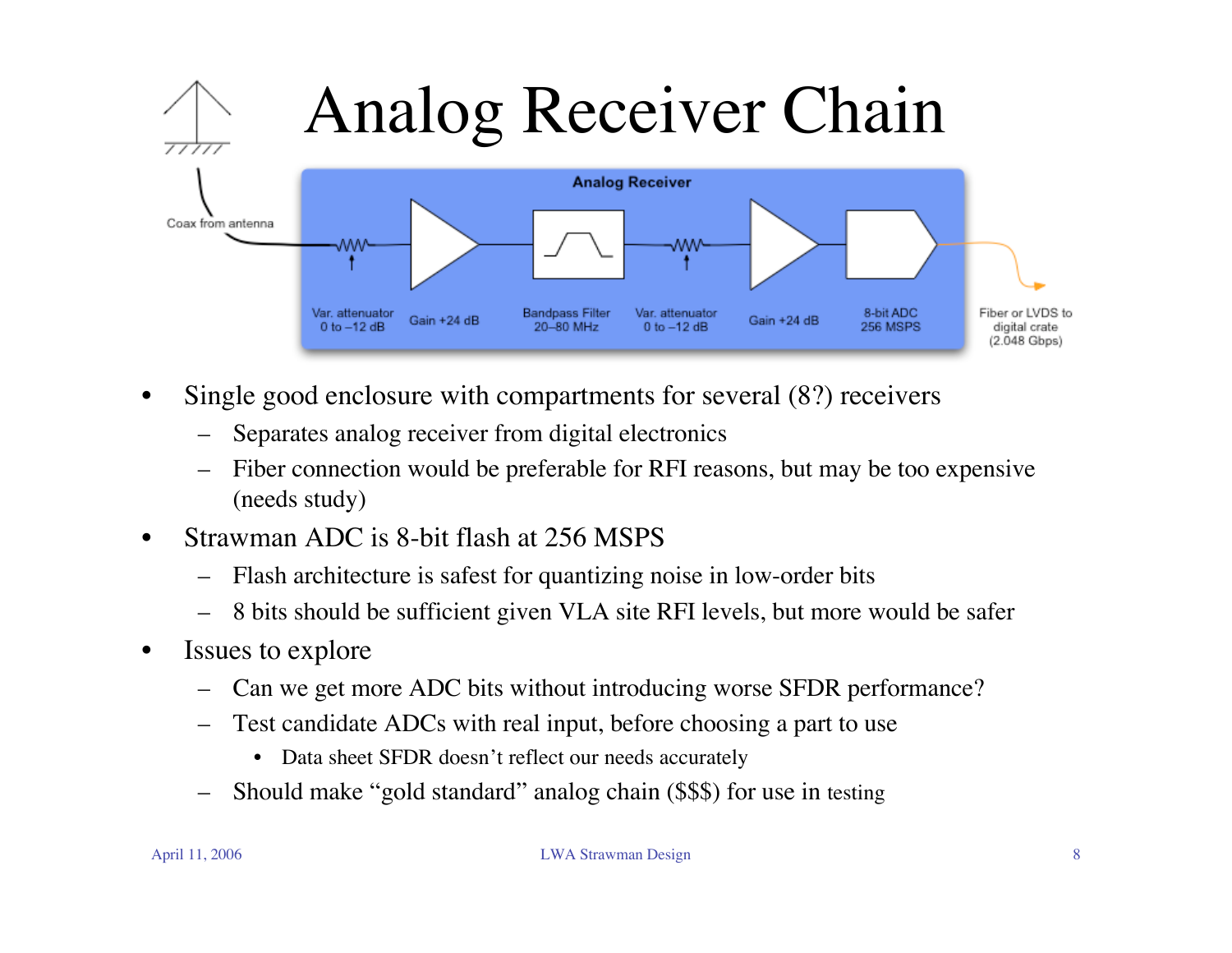#### Strawman GNI Analysis

Analysis done with *cascade*, available at http://rfcascade.sourceforge.net/

```
defaults rin=50 rout=50
#
# Hicks' balun + BPF + gain at antenna
balun g=24 iip3=7.5 nf=2.7
bpf1 q=-1.0 nf=1.0gain2 g=24.0 iip3=6.0 nf=5.0
```

```
# Cable (cheapo RG-59, 500 ft at 80 MHz)
cable g=-13.0 nf=13.0
```

```
# Receiver in hut
# Variable attenuator g=0 to g=-12
# NB: att. noise figure = -qain!att1 g=-12.0 nf=12.0
gain3 g=24.0 iip3=6.0 nf=5.0
# Antialiasing filter
bpf2 q=-1.0 nf=1.0
# Variable attenuator q=0 to q=-12att2 g=-12.0 nf=12.0
gain4 g=20.0 iip3=20.0 nf=15.0
```
#### RESULTS:

With ATT1=0  $&$  ATT2 = 0 (max gain): G=77.0 dB, IIP3=-37 dBm,  $T_{\text{eff}} = 254$ K

With ATT1=-12 & ATT2 = -12 (min gain): G=53.0 dB, IIP3=-18.3 dBm,  $T_{\text{eff}} = 264K$ 

If balun can be improved to  $nf=2.0$  (170 K) then range becomes: G=77.0 dB, IIP3=-37 dBm,  $T_{\text{eff}} = 173K$ G=53.0 dB, IIP3=-18.3 dBm,  $T_{\text{eff}} = 183K$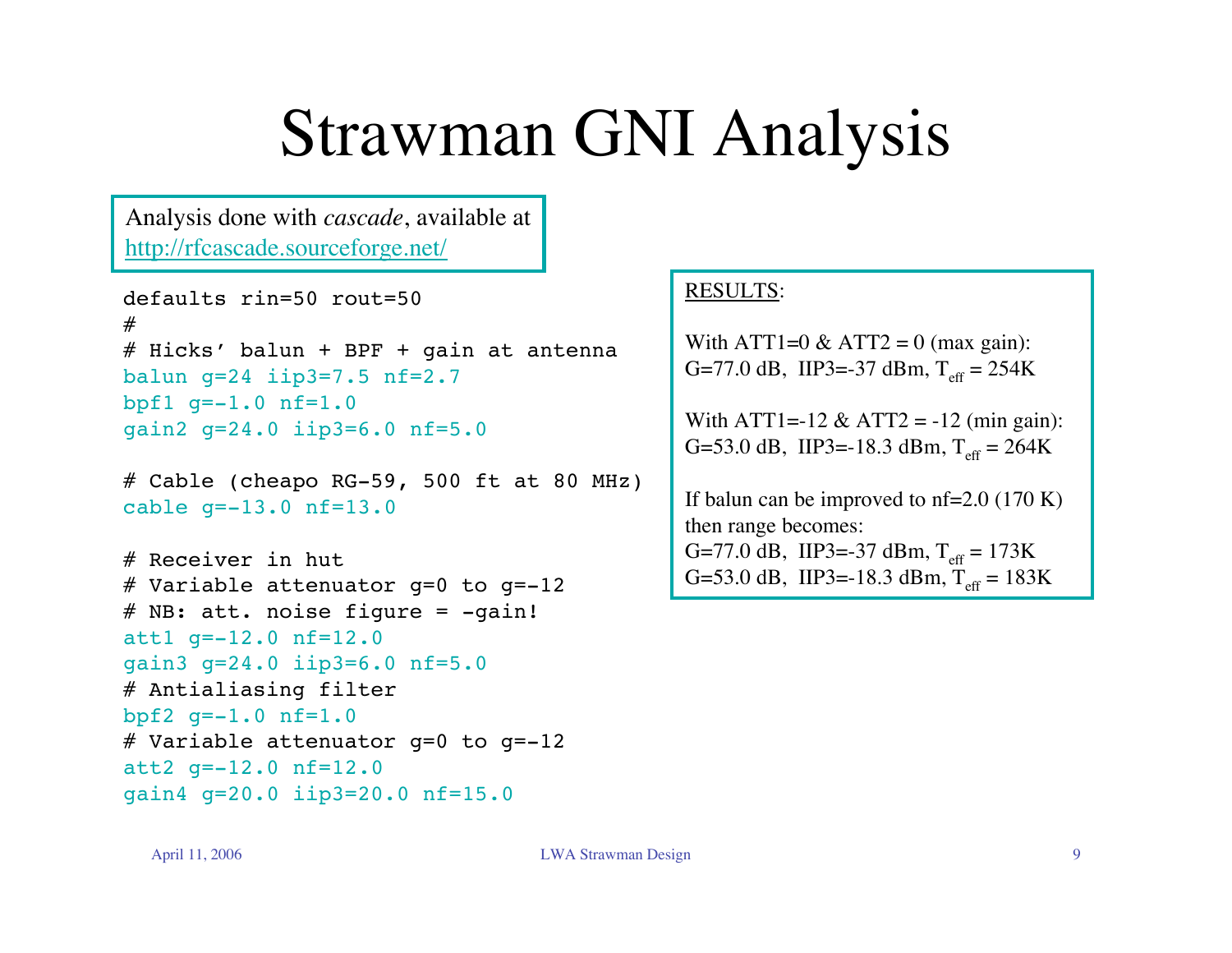

- Integer sample delay not needed for beamforming (phase beamforming is sufficient), but easy to implement
- Produces 2 tunings,  $\sim$  5 MHz wide, optionally overlapped
- Channelized in this stage to  $\sim$  4 kHz resolution in two stages
	- This accomplishes the "F" of the FX correlator
- Note, no NCO or CORDIC tuner (to save FPGA resources)
	- Fixed center frequencies on a 4 MHz grid
- Can get finer spectral channels, by reducing total bandwidth (not dynamically) to stay within available FPGA resources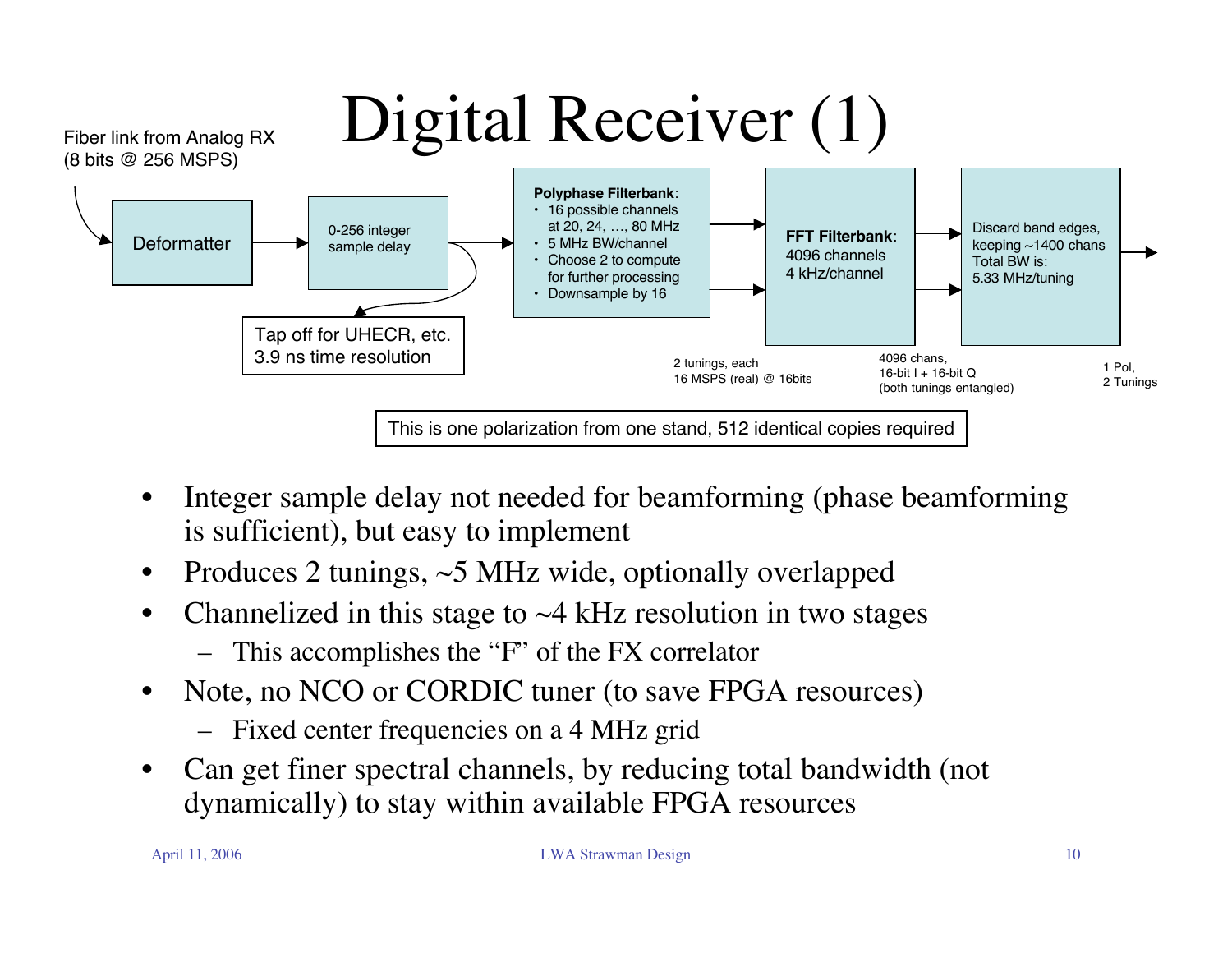# Digital Receiver (2)



- Combines polarizations with general 2x2 matrix multiply
	- Can convert  $X$ ,  $Y$  to  $L$ ,  $R$  and apply more general calibration, if needed
- Bandpass calibration (general complex factor per channel)
	- Could blank bad RFI channels at this step to reduce required dynamic range
	- Scale amplitudes to be optimal for 4-bit quant.
- Requantize to 4 bits  $I + 4$  bits Q
	- Issue: Is it OK to requantize before beamforming?
- Need to think about bookkeeping issues (blanked channels, applied gains, etc.)
- Output formatter multiplexes 8 "stands" together for transport to station beamformer
	- $8 \times 170$  Mb/s = 1.4 Gbps



8 stands muxed onto one serial line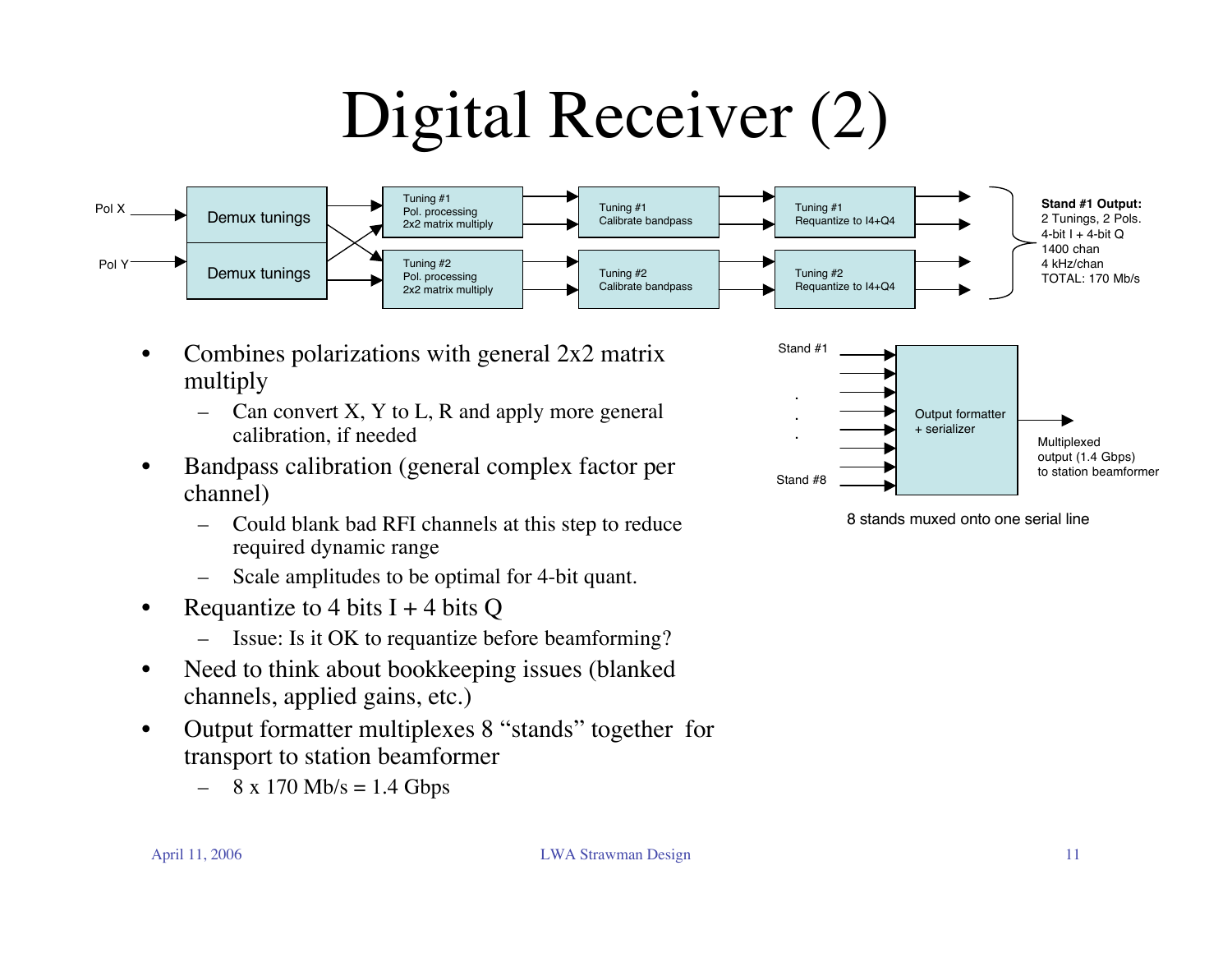#### Station Beamformer



- Beams formed in CMAC (complex, multiply-accumulate) chains
- Beams can be configured as:
	- 2 dual pol beams pointed in same direction at different freqs
	- 2 dual pol beams pointed in different direction (same or diff. freqs)
	- 4 single pol beams pointed in any direction (at 1 or 2 diff. freqs, NOT 4)
- Output to correlator is 42.6 Mbps per single pol beam
	- $-$  2 tunings, 2 pols = 170.6 Mbps to the correlator
- Issues:
	- How many beams can be formed in available FPGA resources?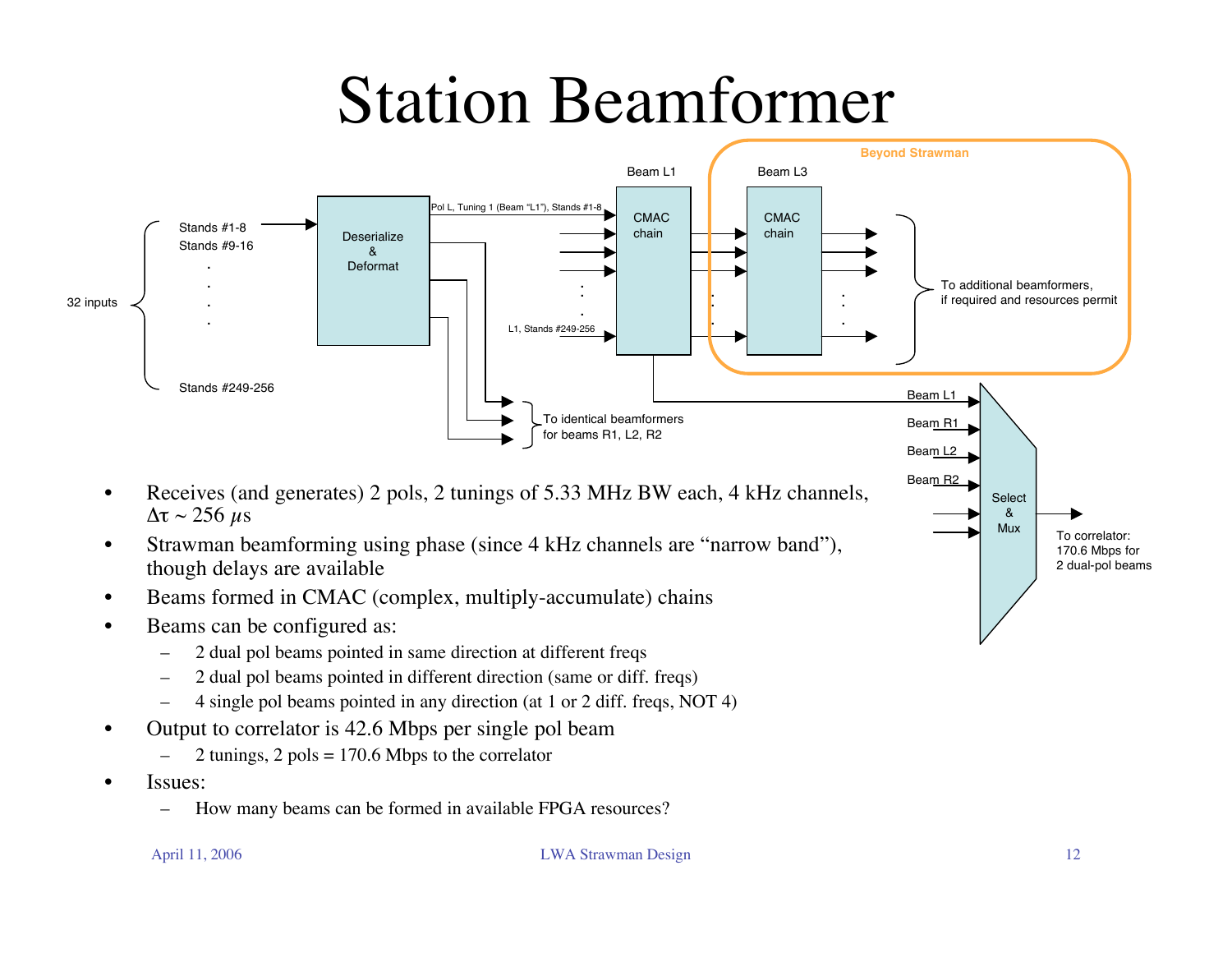# Long Distance Datacom

- EVLA 10 Gbps capability is overkill and too costly
- Need to investigate options soon! Long lead times!
- Must have plan for delay calibration for remote stations
- Investigate Fibre Channel solutions being explored at GB for GBT
- Recorded data (VLBI mode) might be useful in stages where realtime fiber connections aren't available
	- Modest speed IP connection could be used for M&C and some data transfer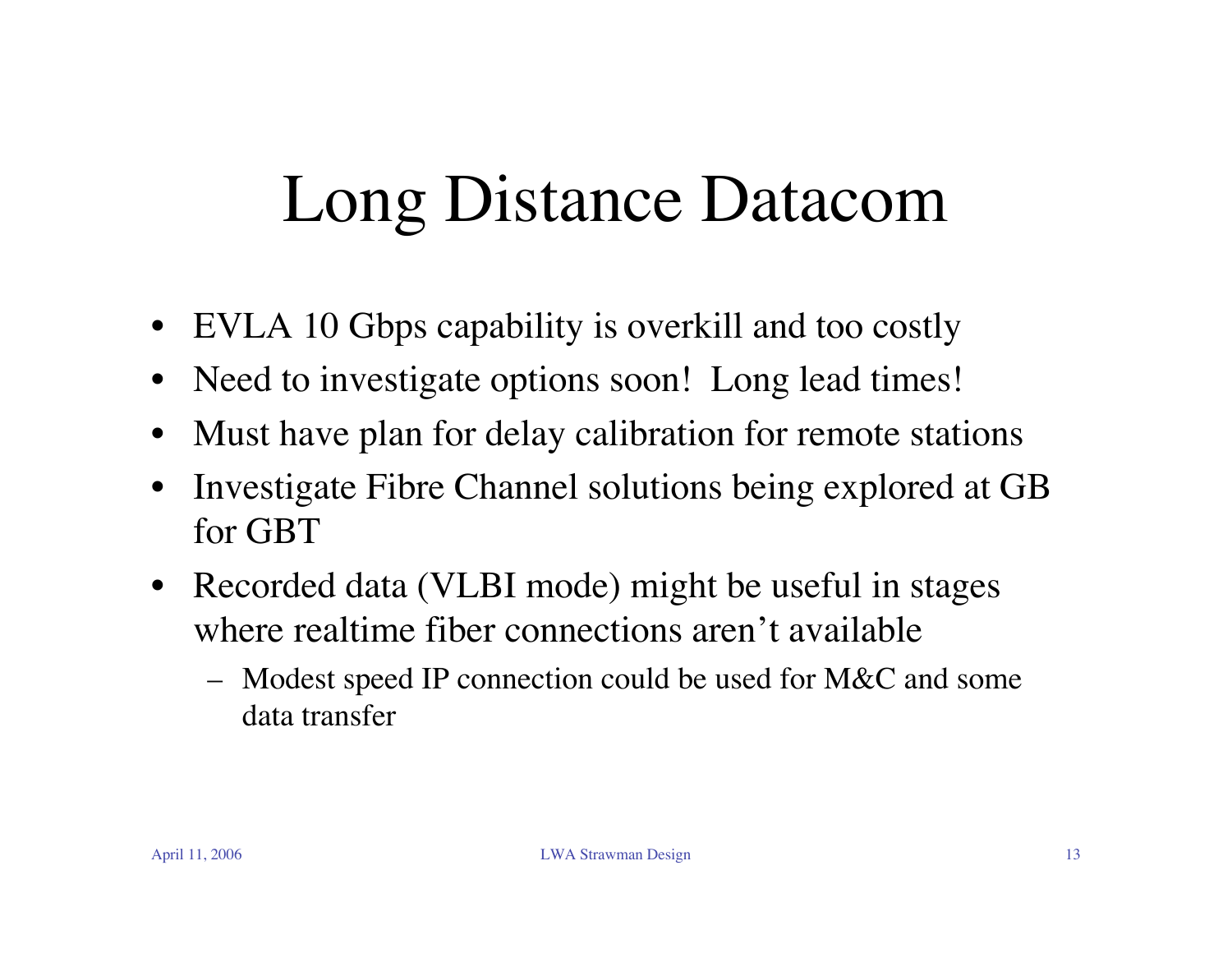# Correlator

- Evolving capabilities required
- Baseline BEE2-based correlators (PAPER, etc.)
	- Question: Is this easily adaptable for our needs?
- Time/frequency standard will be GPS-disciplined Rubidium standards (e.g. Timing Solutions TSC 4410A; cost ~\$7k/station)
- Issues to investigate
	- How to digitize VLA dish data stream?
	- Data recorders for non-realtime analysis with software correlator
	- How hard would it be to write our own software FX correlator?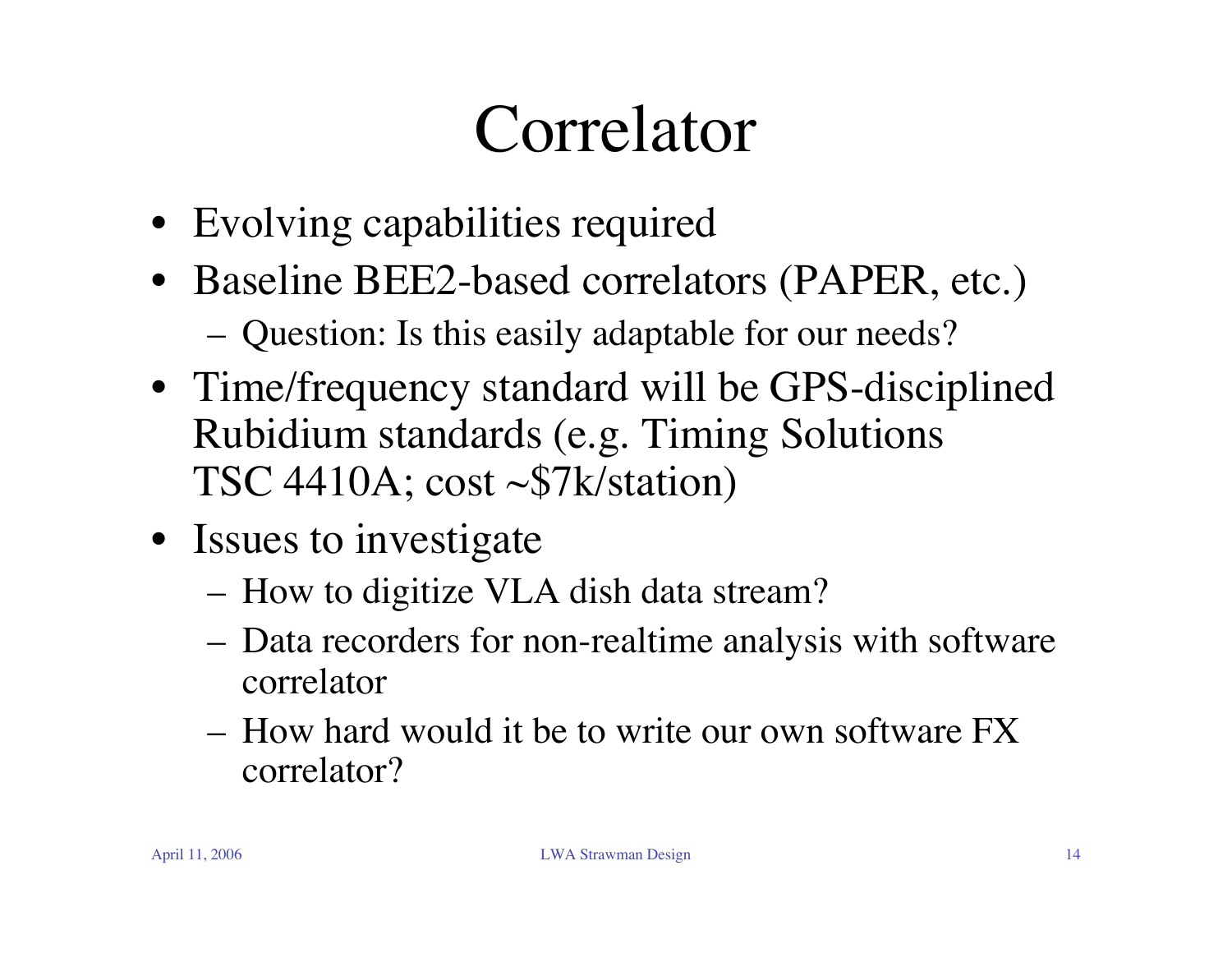#### Comparison with LWA Requirements

| <b>Parameter</b>    | <b>LWA Spec</b>                                    | <b>Strawman</b>                                                      |
|---------------------|----------------------------------------------------|----------------------------------------------------------------------|
| Freq range          | 20-80 MHz                                          | 20-80 MHz                                                            |
| Station sensitivity | Gal. Noise Dom., 256<br>dipoles                    | Yes, at least $+6$ dB                                                |
| BW per beam         | 4 MHz                                              | $\sim$ 5 MHz                                                         |
| <b>Channel BW</b>   | $100$ Hz                                           | $\sim$ 4 kHz                                                         |
| Time resolution     | $10 \text{ ms}$                                    | TBD mod 256 $\mu$ s (in<br>correlator)                               |
| Polarization        | 1 circular                                         | Two orthogonal (full can<br>be done in correlator)                   |
| Sky coverage        | $Z > 40^{\circ}$ (3 dB)                            | $z > 47^{\circ}$ (3 dB @ 40 MHz)<br>$z > 61^{\circ}$ (3 dB @ 60 MHz) |
| <b>FOV</b>          | $[8^{\circ}, 2^{\circ}] \ @ [20, 40] \ \text{MHz}$ | V                                                                    |
| # Beams             | 4 single pol                                       | 2 full pol.                                                          |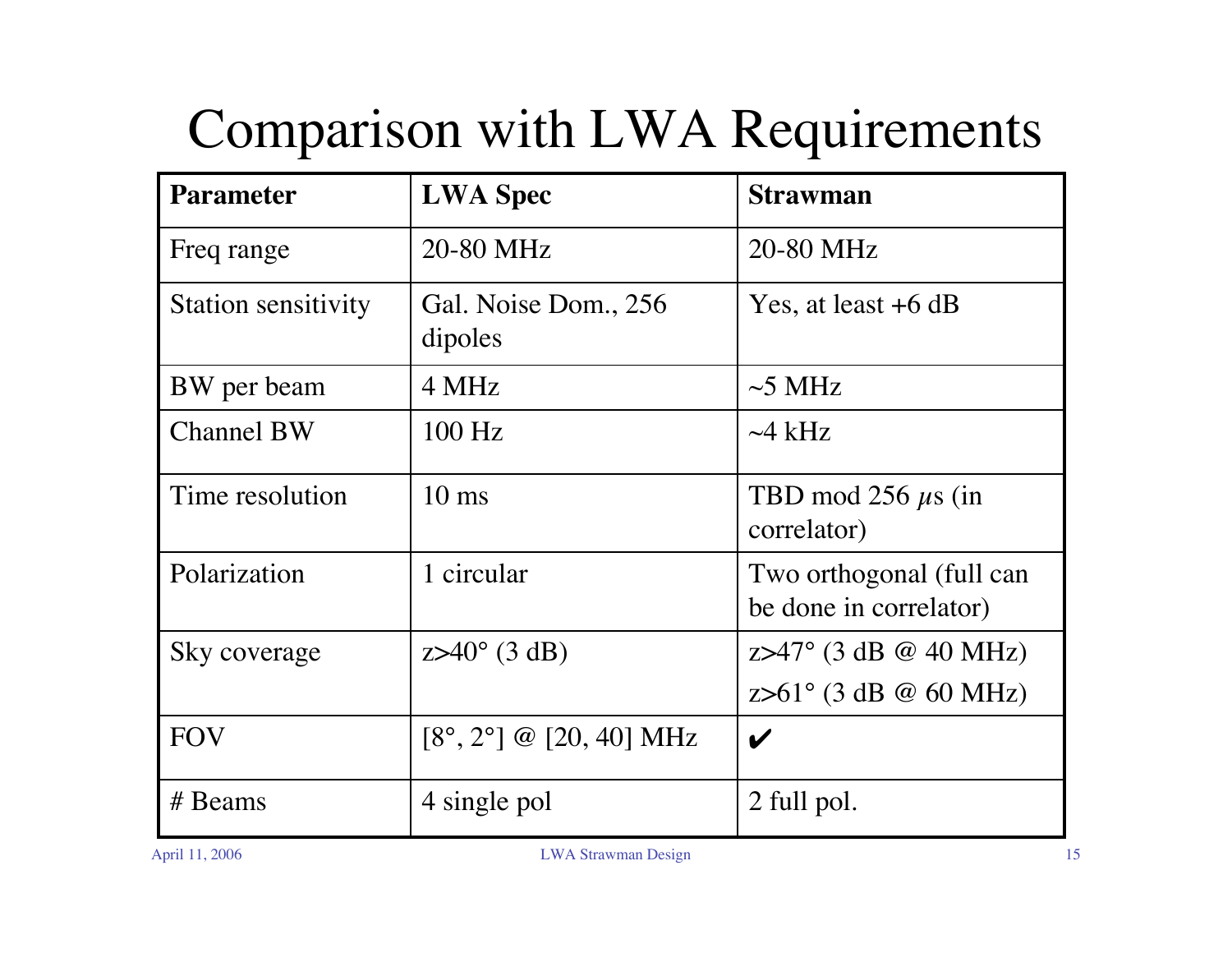# LWA-1 Strawman Design

- Assumptions:
	- Want to design first station that gets us as close as possible to the final design, but is likely achievable on the assumed schedule.
	- PDR Nov 2006, CDR June 2007
- Use LWA Strawman design for:
	- Antenna, Station configuration
	- Front end electronics
	- Analog receiver
	- Digital receiver stage  $(1)$  &  $(2)$
- Will correlate with single outlier dipole of known pattern (e.g. COTS EMI measurement dipole over ground screen)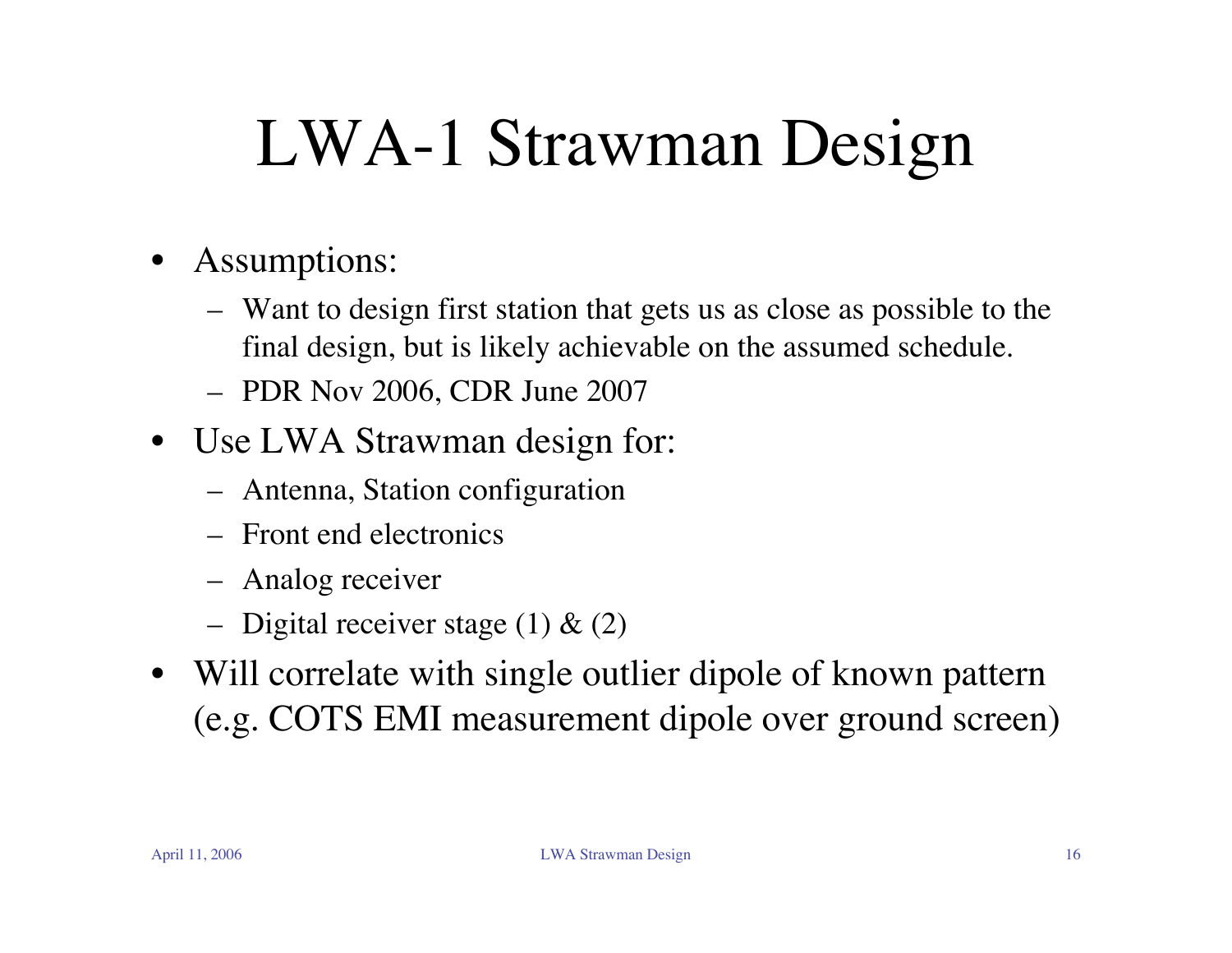#### Beamformer

- In lieu of beamformer:
	- Record only 156 kHz total bandwidth (of 5 MHz total BW per beam) to get data rate down
	- Both beams and polarizations preserved
	- Build data aggregation board to combine 32 inputs of 8 stands each into 5 streams of ~50 MB/s, which can be PC recorded
- Why 156 kHz?
	- Most that can be practically recorded from all antennas in station (keeping 2 beams + 2 pols)
- Using recorded data we can:
	- Implement beamformer in software
	- Test beamforming algorithms
	- Do full sky imaging/transient searches
		- Capability not available in LWA
	- Investigate mutual coupling effects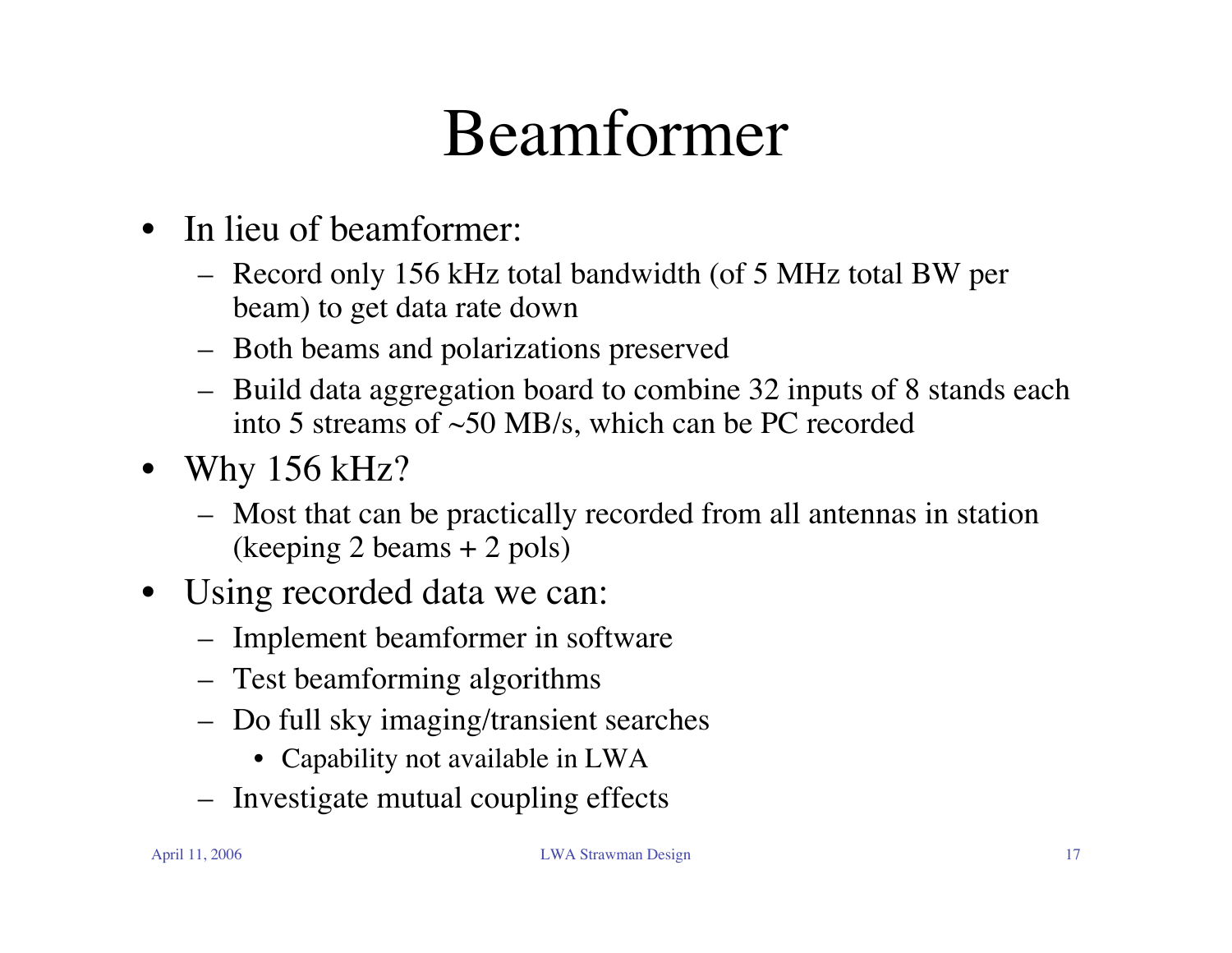# LWA-1 Utility

- Demonstrates most functions needed for LWA
- Enables key measurements
	- Accurate antenna pattern measurement
	- Accurate station beam characterization
- Develops test equipment for future work
- Will expose unexpected problems:
	- RFI characteristics
	- Polarization/mutual coupling

– …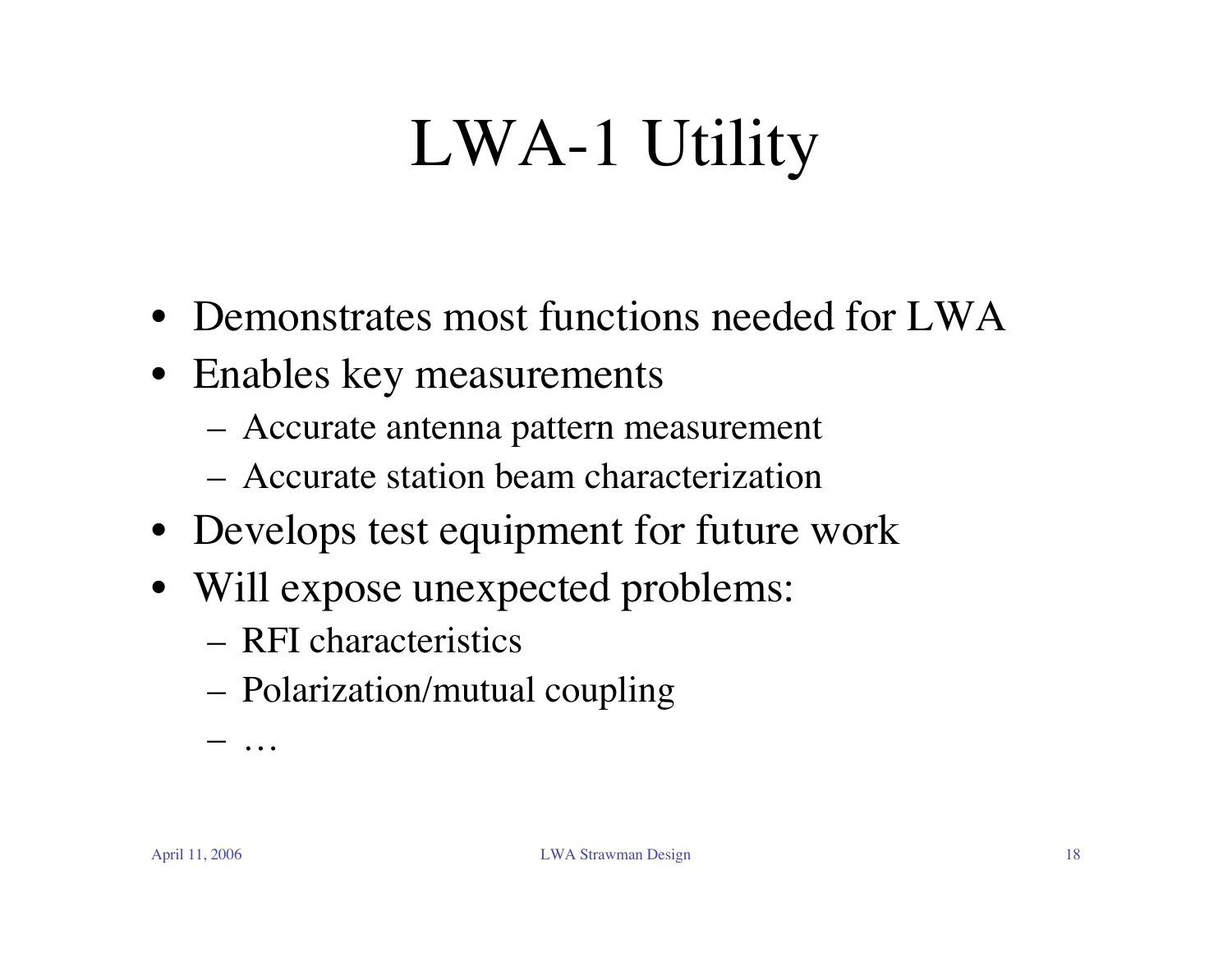#### Comparison of LWA-1 with LWA Requirements

| <b>Parameter</b>           | <b>LWA Spec</b>                                    | <b>LWA-1 Strawman</b>                              |
|----------------------------|----------------------------------------------------|----------------------------------------------------|
| Freq range                 | 20-80 MHz                                          | 20-80 MHz                                          |
| <b>Station sensitivity</b> | Gal. Noise Dom., 256<br>dipoles                    | Yes, at least $+6$ dB                              |
| BW per beam                | 4 MHz                                              | $\sim$ 156 kHz                                     |
| <b>Channel BW</b>          | 100 Hz                                             | $\sim$ 4 kHz                                       |
| Time resolution            | $10 \text{ ms}$                                    | TBD mod 256 $\mu$ s (in<br>correlator)             |
| Polarization               | 1 circular                                         | Two orthogonal (full can<br>be done in correlator) |
| Sky coverage               | $Z > 40^{\circ}$ (3 dB)                            | $\langle$ Nagini $\rangle$                         |
| <b>FOV</b>                 | $[8^{\circ}, 2^{\circ}] \ @ [20, 40] \ \text{MHz}$ | $\boldsymbol{\mathscr{C}}$                         |
| # Beams                    | 4 single pol                                       | 2 full pol.                                        |